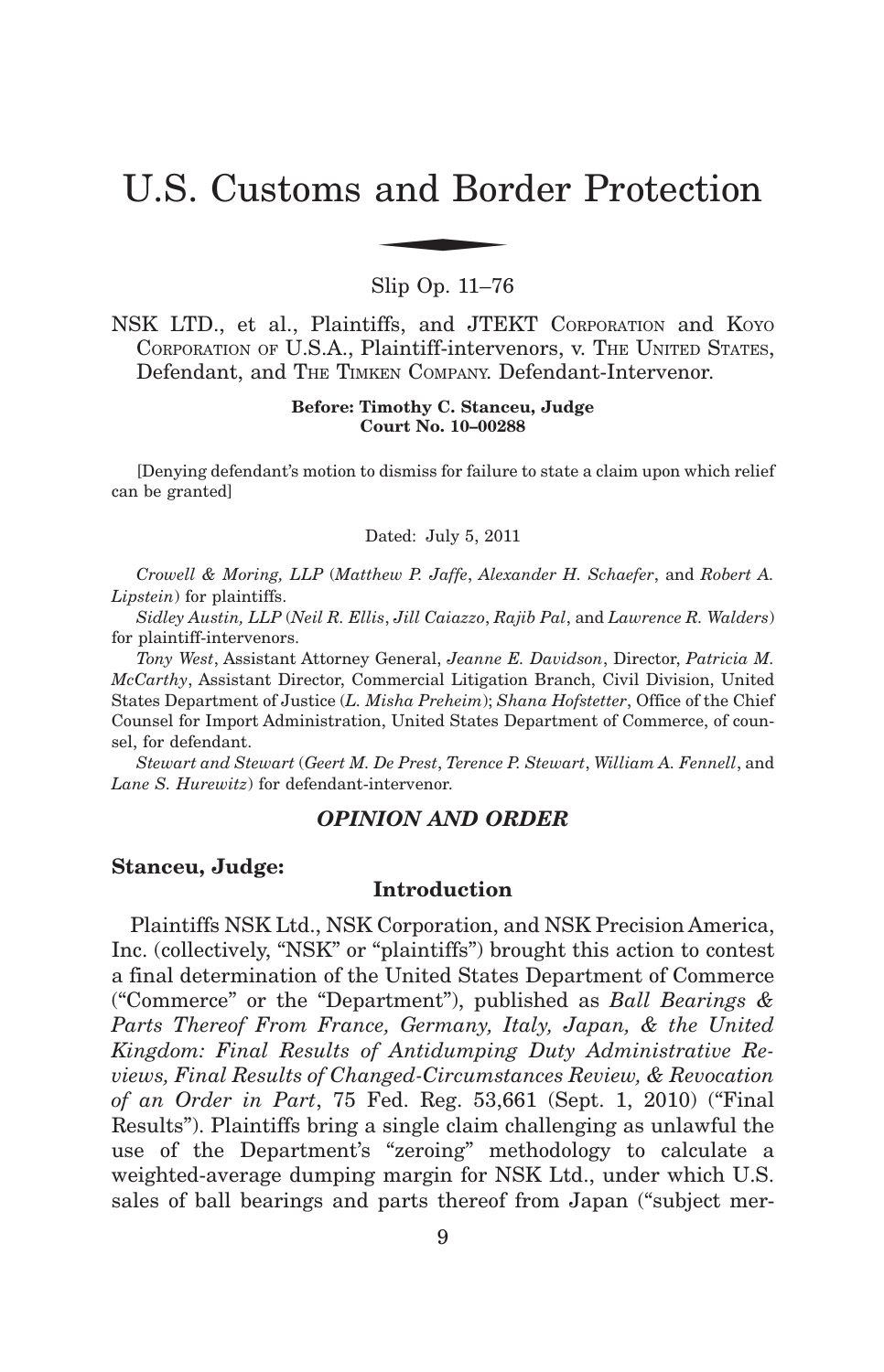chandise") at prices above normal value are deemed to have individual dumping margins of zero rather than negative margins. Compl. ¶¶ 5, 10–13.

Before the court is the motion of defendant United States to dismiss the complaint for failure to state a claim upon which relief can be granted. Def.'s Mot. to Dismiss ("Def.'s Mot."); USCIT R. 12(b)(5). The court denies this motion, concluding that the complaint contains allegations sufficient to state a plausible claim for relief.

## *I. BACKGROUND*

The background of this litigation is presented in the court's opinion and order in *NSK Ltd. v. United States*, 34 CIT , Slip Op. 10–117, at 3–4, (Oct. 15, 2010), and is further supplemented herein.

Plaintiffs commenced this action by filing their complaint and application for a preliminary injunction on September 23, 2010. Compl.; Mot. for Prelim. Inj. Plaintiffs' motion for a preliminary injunction was opposed by defendant and defendant-intervenor, The Timken Company. Def.'s Opp'n to Pls.' Mot. for a Prelim. Inj.; The Timken Co.'s Opp'n to the Mot. of NSK for a Prelim. Inj. On October 15, 2010, the court denied plaintiffs' request for an injunction based on its conclusion that plaintiffs' claim lacked any likelihood of success on the merits. *NSK Ltd.*, 34 CIT at \_\_, Slip Op. 10–117, at 11.

On November 1, 2010, defendant filed the instant motion to dismiss. Def.'s Mot. NSK responded to defendant's motion to dismiss on December 6, 2010. NSK's Resp. to Def.'s Mot. to Dismiss ("NSK Resp."). On December 21, 2010, defendant filed its reply in support of its motion to dismiss. Def.'s Reply in Supp. of Mot. to Dismiss. On April 15, 2011, plaintiffs filed supplemental authority regarding this matter with the court, citing *Dongbu Steel Co. v. United States*, 635 F.3d 1363 (Fed. Cir. 2011). On June 23, 2011, defendant filed its response to plaintiffs' notice of supplemental authority. Def.'s Resp. to Notice of Supplemental Authority.

#### *II. DISCUSSION*

The court is granted subject matter jurisdiction by section 201 of the Customs Courts Act of 1980 to adjudicate plaintiffs' claim contesting the Final Results. 28 U.S.C.  $\S$  1581(c) (2006).

In deciding a USCIT Rule 12(b)(5) motion to dismiss for failure to state a claim upon which relief can be granted, the court assumes all factual allegations to be true and draws all reasonable inferences in a plaintiff 's favor. *See Gould, Inc. v. United States*, 935 F.2d 1271, 1274 (Fed. Cir. 1991) (setting forth the standard under which the court evaluates a motion for failure to state a claim upon which relief can be granted).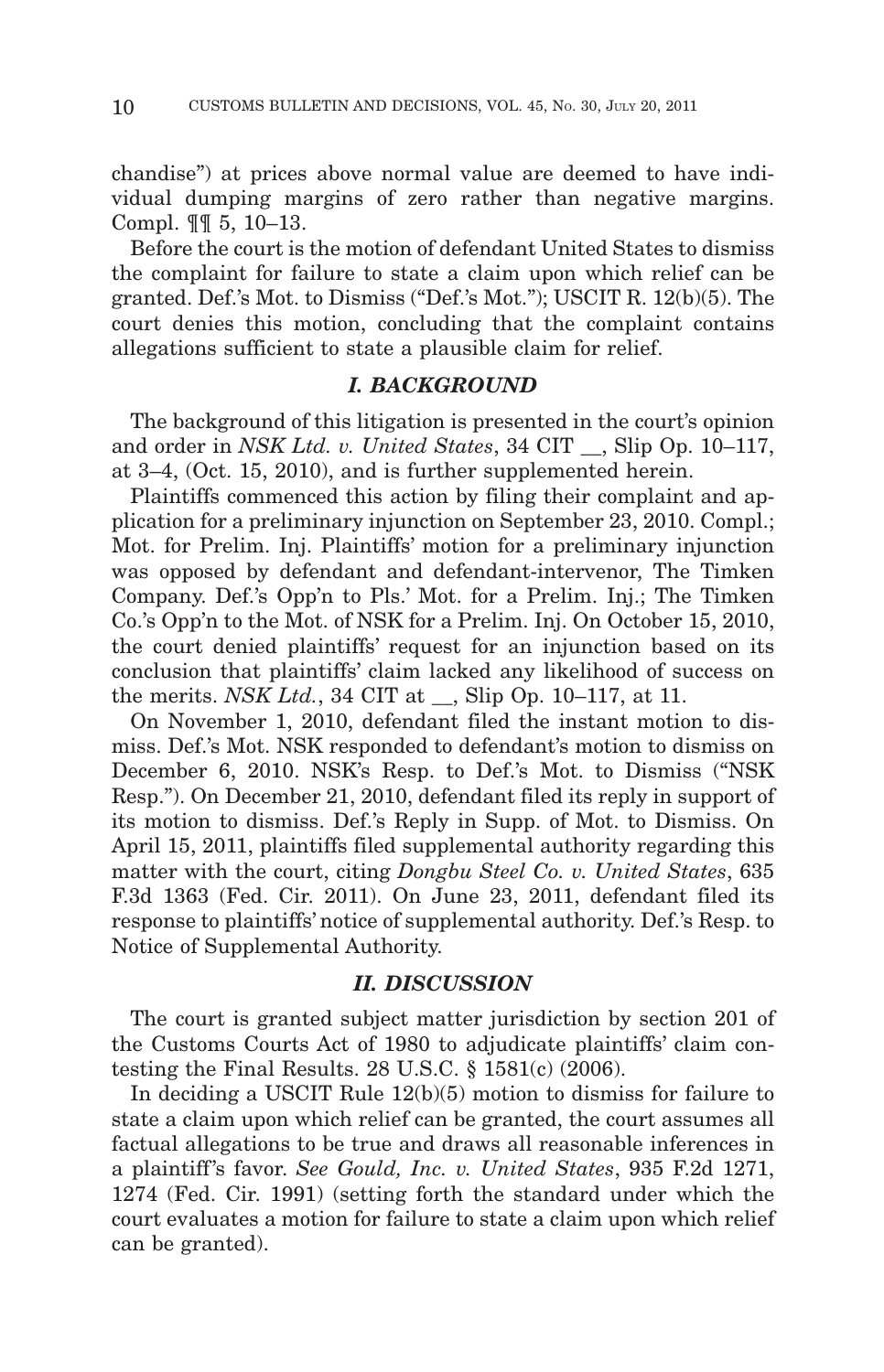As required by USCIT Rule  $8(a)(2)$ , a complaint shall contain "a short and plain statement of the claim showing that the pleader is entitled to relief . . . ." USCIT Rule  $8(a)(2)$ . Rule  $8(a)(2)$  requires "more than labels and conclusions, and a formulaic recitation of the elements of a cause of action will not do." *Bell Atl. Corp. v. Twombly*, 550 U.S. 544, 555 (2007) (citations omitted). Although a complaint need not contain detailed factual allegations, the "[f]actual allegations must be enough to raise a right to relief above the speculative level . . . on the assumption that all the allegations in the complaint are true (even if doubtful in fact) . . . ." *Id.* (citations omitted).

NSK alleges that Commerce applied its "zeroing" methodology in the administrative reviews, under which it assigned to U.S. sales made above normal value a dumping margin of zero, instead of a negative margin, when calculating weighted-average dumping margins.1 Compl. ¶¶ 10–13. NSK challenges the use of this zeroing methodology in the subject review, arguing that use of the zeroing methodology in an administrative review violates the U.S. antidumping laws and is inconsistent with international obligations of the United States. *Id*. ¶¶ 11–13.

In support of its motion to dismiss, defendant argues that "NSK's claim against Commerce's methodology is foreclosed by wellestablished and binding precedent." Def.'s Mot. 3; *see, e.g.*, *Koyo Seiko Co. v. United States*, 551 F.3d 1286 (Fed. Cir. 2008). Defendant also relies on the court's prior order in this action denying plaintiffs' motion for an injunction against liquidation of its entries of subject merchandise upon finding that plaintiffs had shown no likelihood of success on the merits. Def.'s Mot. 3; *NSK Ltd.*, 34 CIT at \_\_, Slip Op. 10–117, at 7–10.

The court denies defendant's motion to dismiss. Previously, the United States Court of Appeals for the Federal Circuit ("Court of Appeals") had upheld the Department's use of zeroing in administrative reviews. *SKF USA Inc. v. United States*, 630 F.3d 1365, 1375 (Fed. Cir. 2011); *Koyo Seiko Co.*, 551 F.3d at 1290–91; *NSK Ltd. v. United States*, 510 F.3d 1375, 1379–80 (Fed. Cir. 2007). However,

<sup>&</sup>lt;sup>1</sup> To calculate a weighted-average dumping margin in an administrative review, the International Trade Administration, United States Department of Commerce ("Commerce" or the "Department") first determines two values for each entry of subject merchandise falling within the period of review: the normal value and the export price ("EP") (or the constructed export price ("CEP") if the EP cannot be determined). Tariff Act of 1930, § 751(a), 19 U.S.C.  $§ 1675(a)(2)(A)(i)$  (2006). Commerce then determines a margin for each entry by taking the amount by which the normal value exceeds the EP or CEP. *Id.*  $\S$  1675(a)(2)(A)(ii), 1677(35)(A). If normal value does not exceed EP or CEP, Commerce assigns a value of zero, not a negative value, to the entry when applying its zeroing methodology. Finally, Commerce aggregates these values to calculate a weighted-average dumping margin. *Id.* § 1677(35)(B).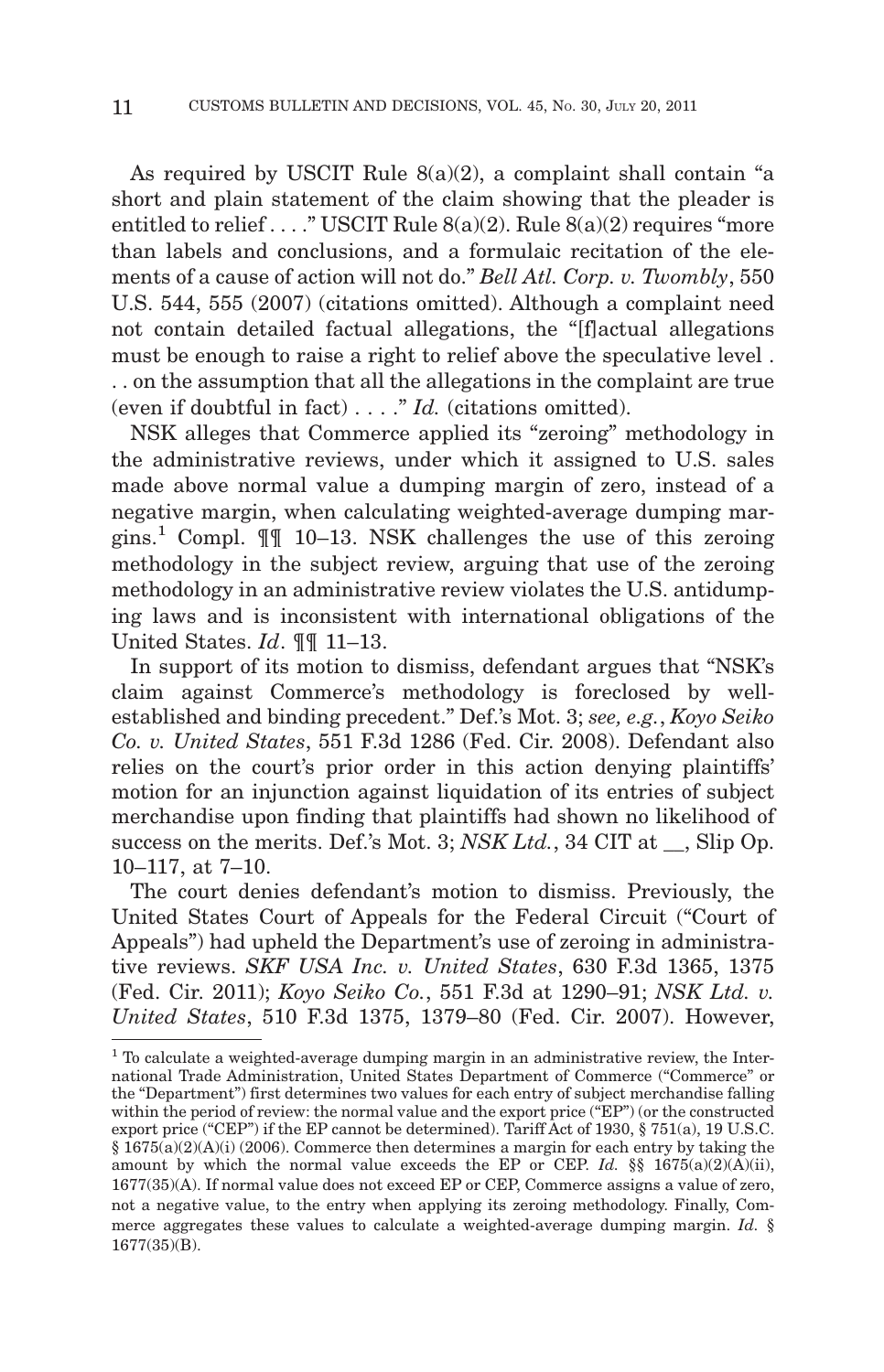drawing factual distinctions with prior holdings, the Court of Appeals now has held in two cases that the final results of an administrative review in which zeroing was used must be remanded to direct Commerce to explain its interpreting the language of 19 U.S.C. § 1677(35) inconsistently with respect to the use of zeroing in investigations and the use of zeroing in administrative reviews. *JTEKT Corp. v. United States,* Court No. 2010–1516, 2011 WL 2557640, at \*5–6 (Fed. Cir., June 29, 2011); *Dongbu Steel Co.*, 635 F.3d at 1371–73.<sup>2</sup> Basing its holdings on the lack of a satisfactory explanation for the differing interpretations, the Court of Appeals in *JTEKT* and *Dongbu* held that the judgments of the Court of International Trade affirming the use of zeroing in the administrative review at issue in those cases must be set aside. In *Dongbu*, the Court of Appeals reasoned that "[a]lthough 19 U.S.C. § 1677(35) is ambiguous with respect to zeroing and Commerce plays an important role in resolving this gap in the statute, Commerce's discretion is not absolute" and concluded that "Commerce must provide an explanation for why the statutory language supports its inconsistent interpretation." *Dongbu*, 635 F.3d at 1372. In *JTEKT*, the Court of Appeals directed that "[i]n order to satisfy the requirement set out in *Dongbu*, Commerce must explain why these (or other) differences between the two phases [administrative reviews and investigations] make it reasonable to continue zeroing in one phase, but not the other." *JTEKT*, Court No. 2010–1516, 2011 WL 2557640, at \*6.

The court concludes that NSK's allegations make out a plausible claim. *See Ashcroft v. Iqbal*, 129 S. Ct. 1937, 1949 (2009). The Court of Appeals in, *JTEKT* and *Dongbu*, has directed Commerce to provide further explanation regarding the zeroing issue, which is the subject of plantiffs' sole claim in this case. NSK alleges that Commerce used zeroing in the subject administrative review, Compl. ¶ 10, and Commerce's use of zeroing in an administrative review may be unlawful if it rests on an inconsistent interpretation of § 1677(35) and is not supported by an adequate explanation. *See JTEKT*, Court No. 2010–1516, 2011 WL 2557640, at \*5–6; *Dongbu*, 635 F.3d at 1371–73. Dismissal at this stage, therefore, would not be appropriate, and the court must deny defendant's motion to dismiss.

## *III. CONCLUSION*

Therefore, upon consideration of all submissions in this action, it is hereby

<sup>2</sup> *JTEKT Corp. v. United States,* Court No. 2010–1516, 2011 WL 2557640 (Fed. Cir., June 29, 2011) was issued after plaintiffs filed supplemental authority regarding this matter to the court on April 15, 2011 and defendant filed its response to plaintiffs' notice of supplemental authority on June 23, 2011.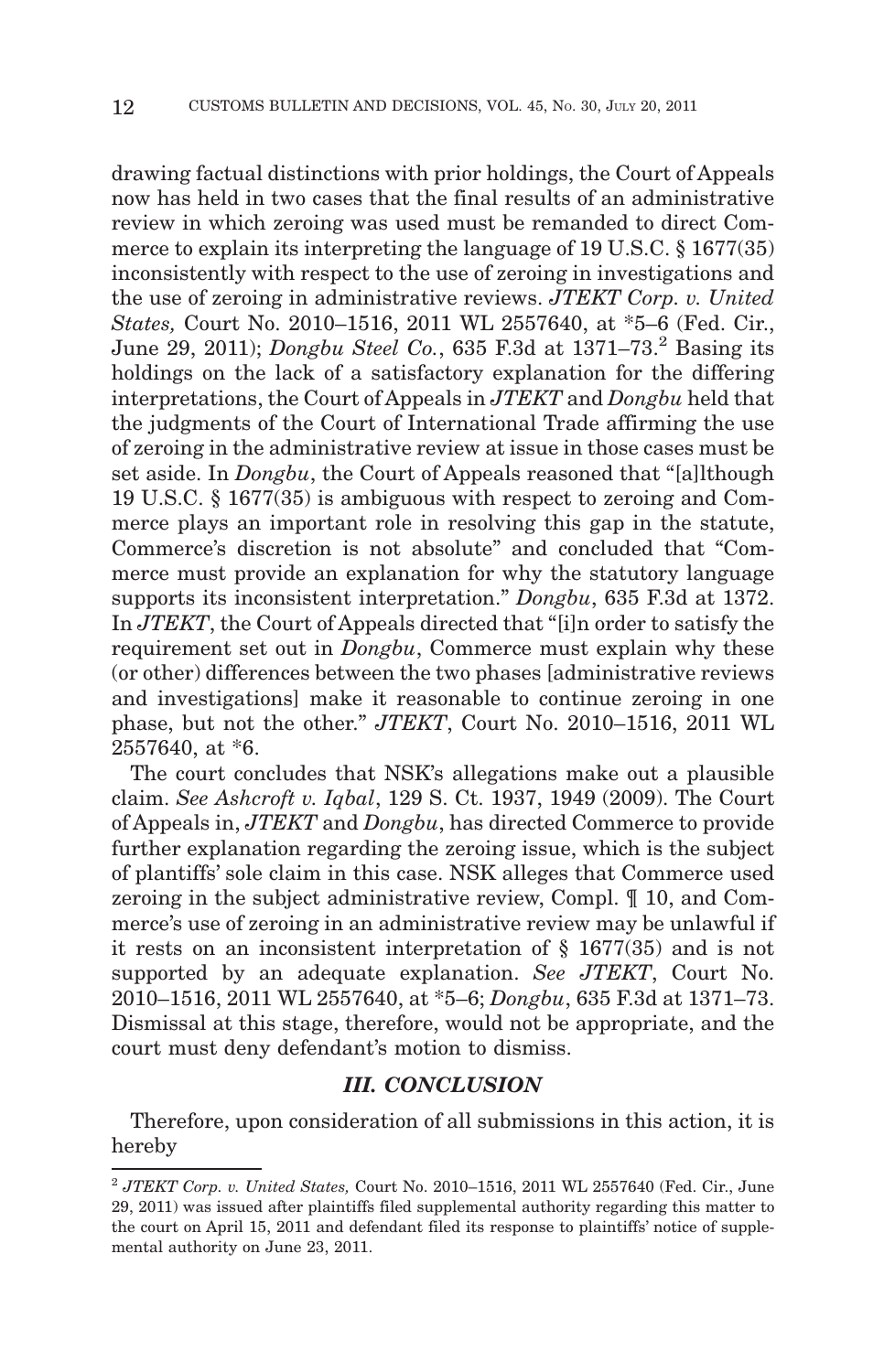**ORDERED** that defendant's motion to dismiss the complaint be, and hereby is, DENIED; and it is further

**ORDERED** that plaintiffs and plaintiff-intervenors shall file their USCIT Rule 56.2 motions for judgment on the agency record within sixty (60) days from the date on which this order is entered; that defendant and defendant-intervenor shall file responsive briefs within sixty (60) days from the date of service of the plaintiffs' USCIT Rule 56.2 motion; and that plaintiffs and plaintiff-intervenors shall file their reply briefs within thirty (30) days from the date of service of the responsive briefs.

Dated: July 5, 2011

New York, New York

*/s/ Timothy C. Stanceu* TIMOTHY C. STANCEU  $\frac{1}{s}$  /  $\frac{s}{s}$   $\frac{1}{s}$   $\frac{1}{s}$   $\frac{1}{s}$   $\frac{1}{s}$   $\frac{1}{s}$   $\frac{1}{s}$   $\frac{1}{s}$   $\frac{1}{s}$   $\frac{1}{s}$   $\frac{1}{s}$   $\frac{1}{s}$   $\frac{1}{s}$   $\frac{1}{s}$   $\frac{1}{s}$   $\frac{1}{s}$   $\frac{1}{s}$   $\frac{1}{s}$   $\frac{1}{s}$   $\frac{1}{s}$   $\frac{1}{s}$  JUDGE.

Slip Op. 11–77

NSK BEARINGS EUROPE, LTD., et al., Plaintiffs, v. THE UNITED STATES, Defendant, and THE TIMKEN COMPANY, Defendant-Intervenor.

> **Before: Timothy C. Stanceu, Judge Court No. 10–00289**

[Denying defendant's motion to dismiss for failure to state a claim upon which relief can be granted]

Dated: July 5, 2011

*Crowell & Moring, LLP* (*Matthew P. Jaffe*, *Alexander H. Schaefer*, and *Robert A. Lipstein*) for plaintiffs.

*Tony West*, Assistant Attorney General, *Jeanne E. Davidson*, Director, *Patricia M. McCarthy*, Assistant Director, Commercial Litigation Branch, Civil Division, United States Department of Justice (*L. Misha Preheim*); *Shana Hofstetter*, Office of the Chief Counsel for Import Administration, United States Department of Commerce, of counsel, for defendant.

*Stewart and Stewart* (*Geert M. De Prest*, *Terence P. Stewart*, *William A. Fennell*, and *Lane S. Hurewitz*) for defendant-intervenor.

### *OPINION AND ORDER*

#### **Stanceu, Judge:**

#### **Introduction**

Plaintiffs NSK Bearings Europe, Ltd., NSK Europe Ltd., and NSK Corporation (collectively, "NSK" or "plaintiffs") brought this action to contest a final determination ("Final Results") of the United States Department of Commerce ("Commerce" or the "Department"), pub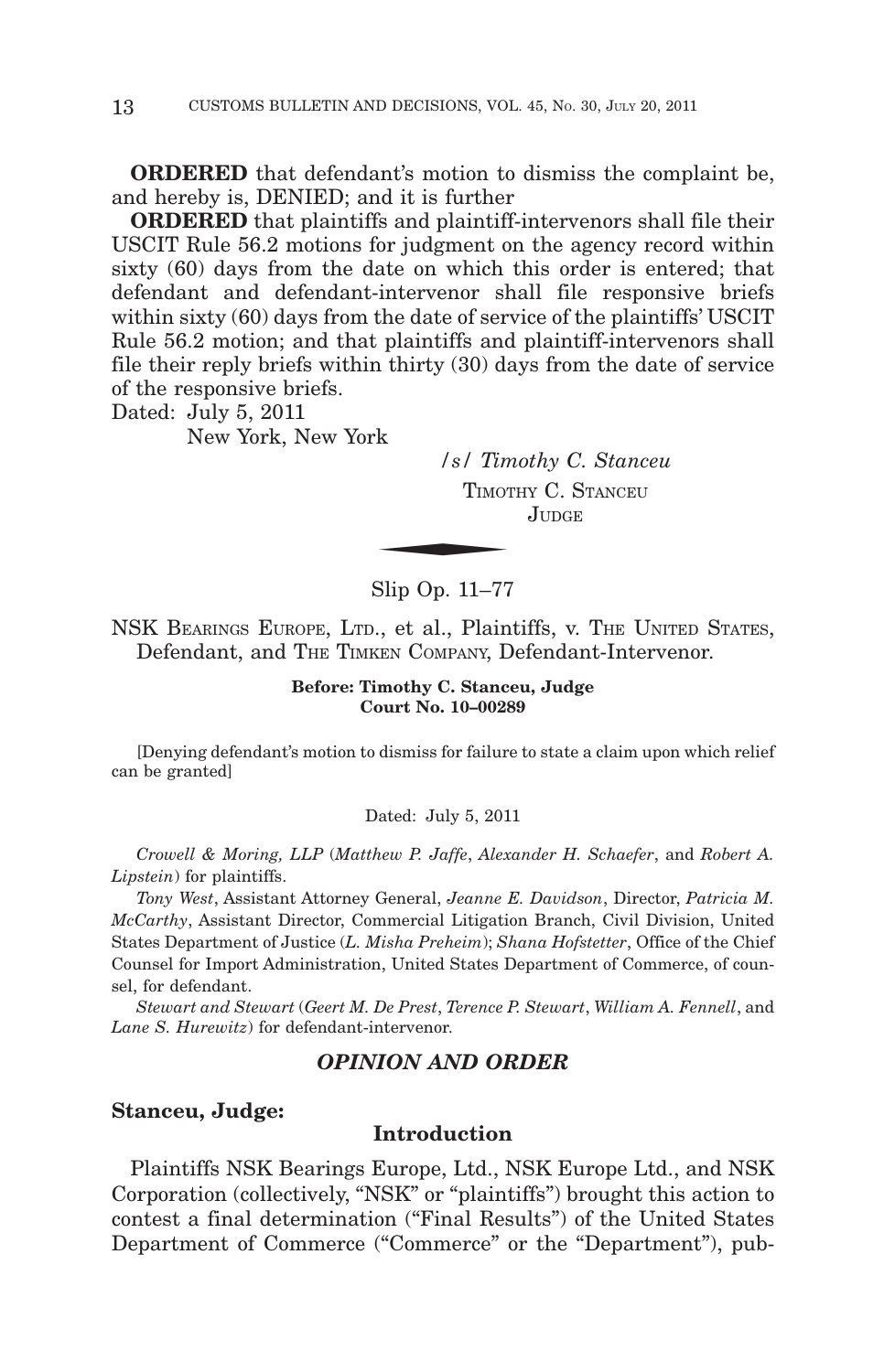lished as *Ball Bearings & Parts Thereof From France, Germany, Italy, Japan, & the United Kingdom: Final Results of Antidumping Duty Admin. Reviews, Final Results of Changed-Circumstances Review, & Revocation of an Order in Part*, 75 Fed. Reg. 53,661 (Sept. 1, 2010) ("*Final Results*"). Plaintiffs bring a single claim challenging as unlawful the use of the Department's "zeroing" methodology to calculate a weighted-average dumping margin for NSK Bearings Europe Ltd., under which U.S. sales of ball bearings and parts thereof from the United Kingdom ("subject merchandise") at prices above normal value are deemed to have individual dumping margins of zero rather than negative margins. Compl. ¶¶ 5, 10–13.

Before the court is the motion of defendant United States to dismiss the complaint for failure to state a claim upon which relief can be granted. Def.'s Mot. to Dismiss ("Def.'s Mot."); USCIT R. 12(b)(5). The court denies this motion, concluding that the complaint contains allegations sufficient to state a plausible claim for relief.

## *I. BACKGROUND*

The background of this litigation is presented in the court's opinion and order in *NSK Bearings Europe Ltd. v. United States*, 34 CIT \_\_, Slip Op. 10–118, at 3–4, (Oct. 15, 2010), and is further supplemented herein.

Plaintiffs commenced this action by filing their complaint and application for a preliminary injunction on September 23, 2010. Compl.; Mot. for Prelim. Inj. Plaintiffs' motion for a preliminary injunction was opposed by defendant and defendant-intervenor, The Timken Company. Def.'s Opp'n to Pls.' Mot. for a Prelim. Inj.; The Timken Co.'s Opp'n to the Mot. of NSK for a Prelim. Inj. On October 15, 2010, the court denied plaintiffs' request for an injunction based on its conclusion that plaintiffs' claim lacked any likelihood of success on the merits. *NSK Bearings Europe*, 34 CIT at \_\_, Slip Op. 10–118, at 11.

On November 1, 2010, defendant filed the instant motion to dismiss. Def.'s Mot. NSK responded to defendant's motion to dismiss on December 6, 2010. NSK's Resp. to Def.'s Mot. to Dismiss ("NSK Resp."). On December 21, 2010, defendant filed its reply in support of its motion to dismiss. Def.'s Reply in Supp. of Mot. to Dismiss. On April 15, 2011, plaintiffs filed supplemental authority regarding this matter with the court, citing *Dongbu Steel Co. v. United States*, 635 F.3d 1363 (Fed. Cir. 2011). On June 23, 2011, defendant filed its response to plaintiffs' notice of supplemental authority. Def.'s Resp. to Notice of Supplemental Authority.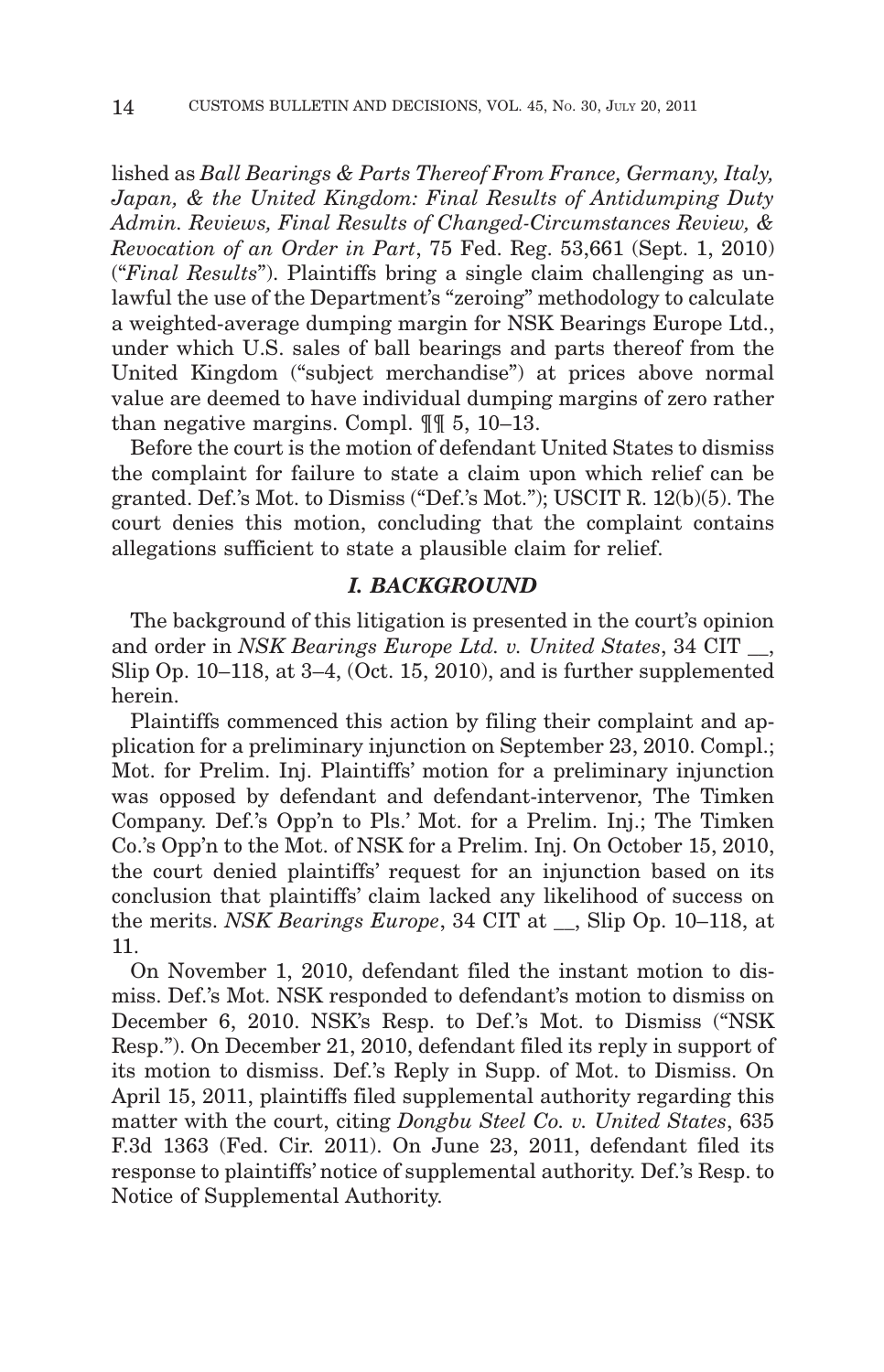# *II. DISCUSSION*

The court is granted subject matter jurisdiction by section 201 of the Customs Courts Act of 1980 to adjudicate plaintiffs' claim contesting the Final Results. 28 U.S.C.  $\S$  1581(c) (2006).

In deciding a USCIT Rule 12(b)(5) motion to dismiss for failure to state a claim upon which relief can be granted, the court assumes all factual allegations to be true and draws all reasonable inferences in a plaintiff 's favor. *See Gould, Inc. v. United States*, 935 F.2d 1271, 1274 (Fed. Cir. 1991) (setting forth the standard under which the court evaluates a motion for failure to state a claim upon which relief can be granted).

As required by USCIT Rule 8(a)(2), a complaint shall contain "a short and plain statement of the claim showing that the pleader is entitled to relief . . . ." USCIT Rule  $8(a)(2)$ . Rule  $8(a)(2)$  requires "more than labels and conclusions, and a formulaic recitation of the elements of a cause of action will not do." *Bell Atl. Corp. v. Twombly*, 550 U.S. 544, 555 (2007) (citations omitted). Although a complaint need not contain detailed factual allegations, the "[f]actual allegations must be enough to raise a right to relief above the speculative level, . . . on the assumption that all the allegations in the complaint are true (even if doubtful in fact) . . . ." *Id.* (citations omitted).

NSK alleges that Commerce applied its "zeroing" methodology in the administrative reviews, under which it assigned to U.S. sales made above normal value a dumping margin of zero, instead of a negative margin, when calculating weighted-average dumping margins.1 Compl. ¶¶ 10–13. NSK challenges the use of this zeroing methodology in the subject review, arguing that use of the zeroing methodology in an administrative review violates the U.S. antidumping laws and is inconsistent with international obligations of the United States. *Id.* ¶¶ 11–13.

In support of its motion to dismiss, defendant argues that "NSK's claim against Commerce's methodology is foreclosed by wellestablished and binding precedent." Def.'s Mot. 3; *see, e.g.*, *Koyo Seiko Co. v. United States*, 551 F.3d 1286 (Fed. Cir. 2008). Defendant also

<sup>&</sup>lt;sup>1</sup> To calculate a weighted-average dumping margin in an administrative review, the International Trade Administration, United States Department of Commerce ("Commerce" or the "Department") first determines two values for each entry of subject merchandise falling within the period of review: the normal value and the export price ("EP") (or the constructed export price ("CEP") if the EP cannot be determined). Tariff Act of 1930, § 751(a), 19 U.S.C.  $§ 1675(a)(2)(A)(i)$  (2006). Commerce then determines a margin for each entry by taking the amount by which the normal value exceeds the EP or CEP. *Id.*  $\S$  1675(a)(2)(A)(ii), 1677(35)(A). If normal value does not exceed EP or CEP, Commerce assigns a value of zero, not a negative value, to the entry when applying its zeroing methodology. Finally, Commerce aggregates these values to calculate a weighted-average dumping margin. *Id.* § 1677(35)(B).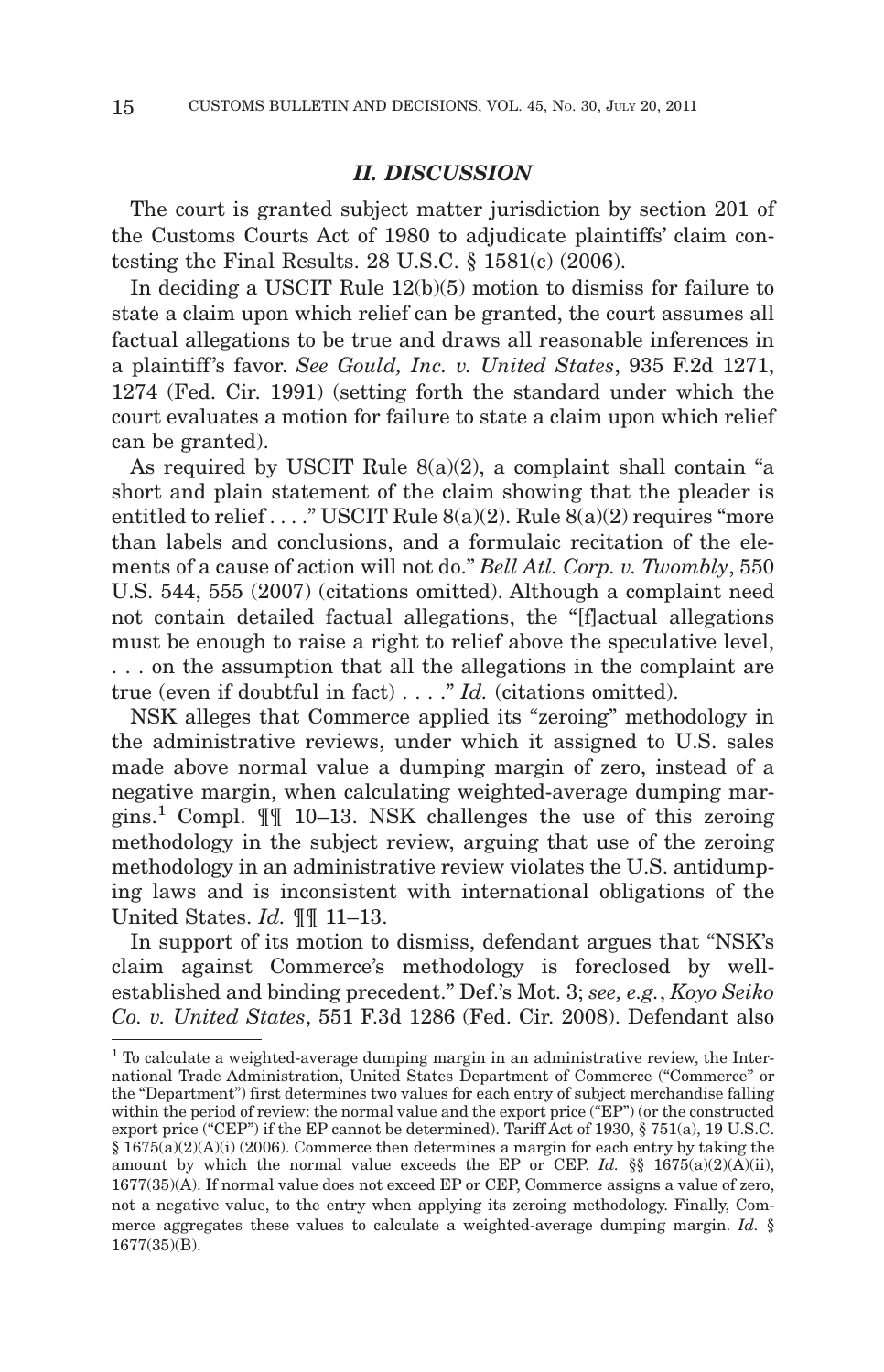relies on the court's prior order in this action denying plaintiffs' motion for an injunction against liquidation of its entries of subject merchandise upon finding that plaintiffs had shown no likelihood of success on the merits. Def.'s Mot. 3; *NSK Bearings Europe*, 34 CIT at \_\_, Slip Op. 10–118, at 7–10.

The court denies defendant's motion to dismiss. Previously, the United States Court of Appeals for the Federal Circuit ("Court of Appeals") had upheld the Department's use of zeroing in administrative reviews. *SKF USA Inc. v. United States*, 630 F.3d 1365, 1375 (Fed. Cir. 2011); *Koyo Seiko Co.*, 551 F.3d at 1290–91; *NSK Ltd. v. United States*, 510 F.3d 1375, 1379–80 (Fed. Cir. 2007). However, drawing factual distinctions with prior holdings, the Court of Appeals now has held in two cases that the final results of an administrative review in which zeroing was used must be remanded to direct Commerce to explain its interpreting the language of 19 U.S.C. § 1677(35) inconsistently with respect to the use of zeroing in investigations and the use of zeroing in administrative reviews. *JTEKT Corp. v. United States,* Court No. 2010–1516, 2011 WL 2557640, at \*5–6 (Fed. Cir., June 29, 2011); *Dongbu Steel Co. v. United States*, 635 F.3d at  $1371-73.2$  Basing its holdings on the lack of a satisfactory explanation for the differing interpretations, the Court of Appeals in *JTEKT* and *Dongbu* held that the judgments of the Court of International Trade affirming the use of zeroing in the administrative review at issue in those cases must be set aside. In *Dongbu*, the Court of Appeals reasoned that "[a]lthough 19 U.S.C. § 1677(35) is ambiguous with respect to zeroing and Commerce plays an important role in resolving this gap in the statute, Commerce's discretion is not absolute" and concluded that "Commerce must provide an explanation for why the statutory language supports its inconsistent interpretation." *Dongbu*, 635 F.3d at 1372. In *JTEKT*, the Court of Appeals directed that "in order to satisfy the requirement set out in *Dongbu*, Commerce must explain why these (or other) differences between the two phases [administrative reviews and investigations] make it reasonable to continue zeroing in one phase, but not the other." *JTEKT*, Court No. 2010–1516, 2011 WL 2557640, at \*6.

The court concludes that NSK's allegations make out a plausible claim. *See Ashcroft v. Iqbal*, 129 S. Ct. 1937, 1949 (2009). The Court of Appeals, in *JTEKT* and *Dongbu*, has directed Commerce to provide further explanation regarding the zeroing issue, which is the subject

<sup>2</sup> *JTEKT Corp. v. United States,* Court No. 2010–1516, 2011 WL 2557640 (Fed. Cir., June 29, 2011) was issued after plaintiffs filed supplemental authority regarding this matter to the court on April 15, 2011 and defendant filed its response to plaintiffs' notice of supplemental authority on June 23, 2011.